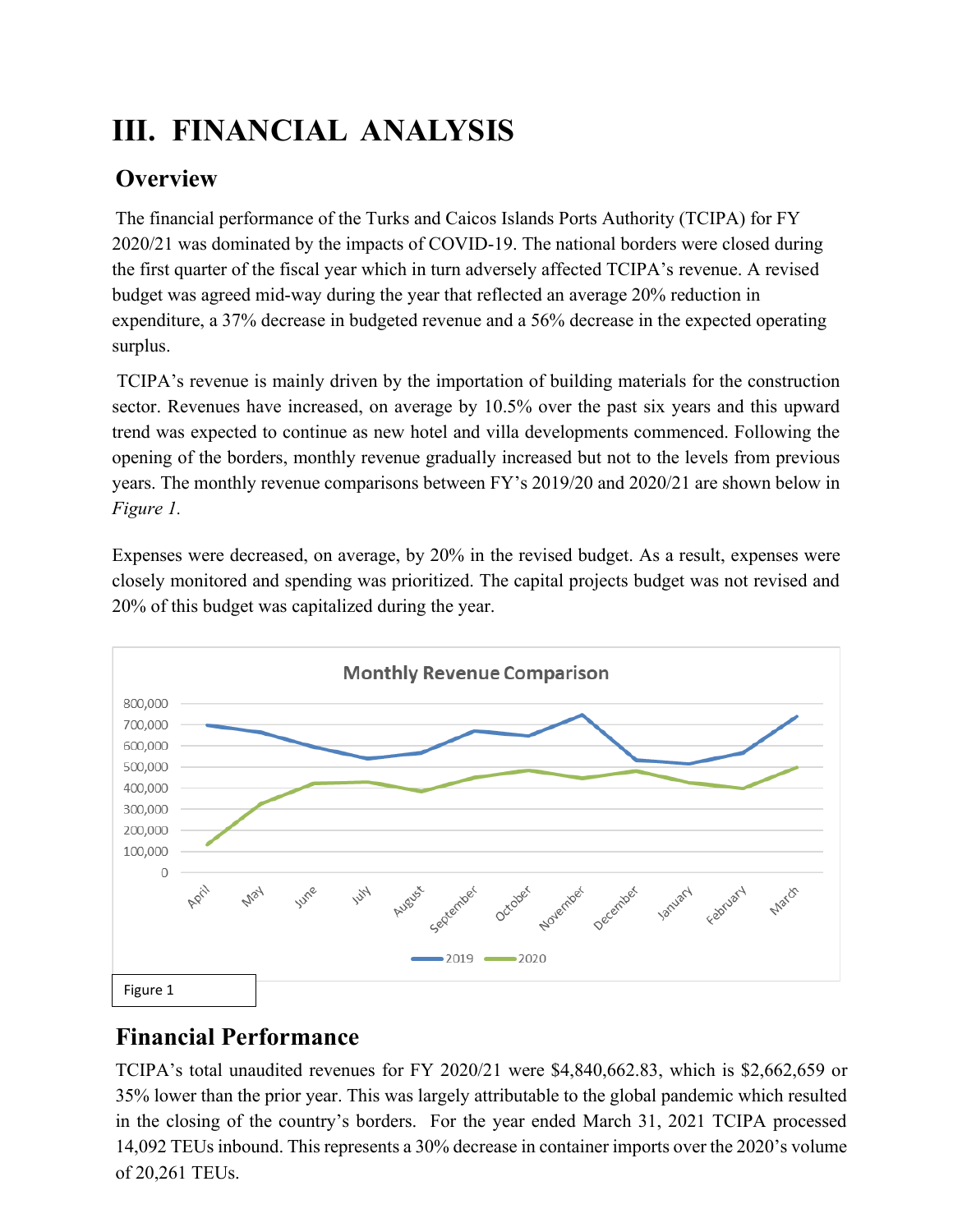Revenues were fueled by 140,666 tons of containerized cargo, 121,196 bulk aggregate tons, 45,018 break bulk tons and 67,315 tons of fuel. Figure 2 shows the breakdown of revenue generated by commodity. Containers accounted for 38% of the total revenue, bulk aggregate accounted for 32%, followed by fuel at 18%, and break bulk at 12%. For the FY 2021/22, TCIPA is budgeting gross revenue of \$5,528,692.



*Figure 2*

As shown in Figure 3, TCIPA's net ordinary income over the past five years has increased but recognized a downfall in FY 2020/21. The revised budgeted net ordinary income was \$1,419,804 while the unaudited amount for FY 2020/21 was \$1,875,750 which is \$455,946 or 32% more than budget. Net ordinary income before the transfer to TCIG for FY 2021/22 is projected to be \$1,934,541 or \$68,705 higher than the FY 2020/21 unaudited actual net income. Operating expenses including depreciation and amortization of \$2,964,913 for the period ended March 31, 2021 were 6% higher than the budgeted operating expenses of \$2,790,407.



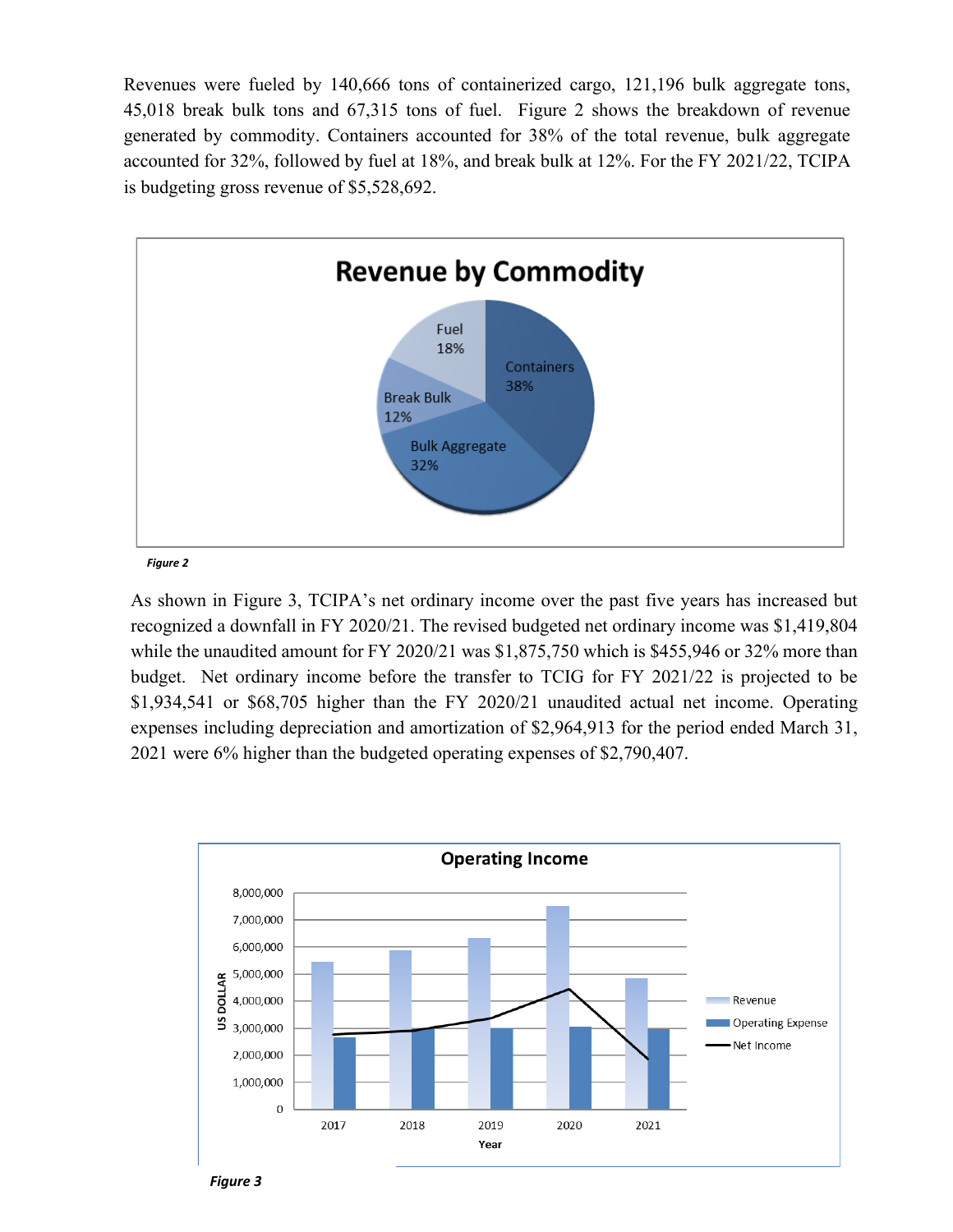The comparative balances for the income statement and balance sheet for fiscal years 2017 to 2021 is shown in Table 1. Total current assets decreased from \$11,472,915 (2020) to \$6,260,379 (2021) or a decrease of 45%. Cash and cash equivalents decreased by \$4,964,357 or 47% as a result of transferring to TCIG accumulated excess revenue of \$5.1 million. Gross accounts receivables decreased by \$263,825 during FY 2020/21. Capital expenses for FY 2021/22 are budgeted at \$3,663,357. However, for FY 2020/21, TCIPA incurred capital expenses totaling \$612,000, due to cessation of project during the national lockdown during April to July 2020. Increase in property, plant and equipment as at 31st March 2021 represents costs incurred for the purchase of a new vehicle, design costs for Bellefield Landing Welcome Centre and the Providenciales' new office building, installation of the CCTV in Grand Turk and South Caicos and the Grand Turk Port Pavement project. There was a significant decrease in liabilities as result of the payment of excess revenue made to TCIG

| <b>Financial Summary</b>                     |                          |        |               |              |                    |
|----------------------------------------------|--------------------------|--------|---------------|--------------|--------------------|
| <b>Income Statement</b>                      | 2021<br><b>Unaudited</b> | 2020   | 2019          | 2018         | 2017               |
|                                              | \$                       | \$     | $\mathcal{S}$ | $\mathbb{S}$ | \$                 |
| <b>Total Revenue</b>                         | 4,840                    | 7,503  | 6,346         | 5,872        | $\overline{5,}447$ |
| <b>Total Operating Expenses</b>              | 2,964                    | 3,052  | 2,989         | 2,858        | 2,667              |
| <b>Total Income</b>                          | 1,876                    | 4,450  | 3,357         | 3,014        | 2,780              |
| <b>Balance Sheet</b>                         | 2020<br><b>Unaudited</b> |        | 2019          | 2018         | 2017               |
| <b>Assets</b>                                |                          |        |               |              |                    |
| <b>Total Current Assets</b>                  | 6,260                    | 11,473 | 9,283         | 9,623        | 8,431              |
| Net PP&E                                     | 4,892                    | 4,260  | 2,220         | 941          | 666                |
| Non-Current Assets                           | 34                       | 25     | 25            | 23           | 23                 |
| <b>Total Assets</b>                          | 11,186                   | 15,758 | 11,529        | 10,587       | 9,120              |
| <b>Liabilities &amp;Shareholder's Equity</b> |                          |        |               |              |                    |
| <b>Total current Liabilities</b>             | 640                      | 5,620  | 5,642         | 2,885        | 1,517              |
| <b>Total Liabilities</b>                     | 640                      | 5,620  | 5,642         | 2,885        | 1,517              |
| <b>Total Equity</b>                          | 10,546                   | 10,138 | 5,887         | 7,702        | 7,602              |

# **Financial Summary**

*Table 2.3 (In Millions)*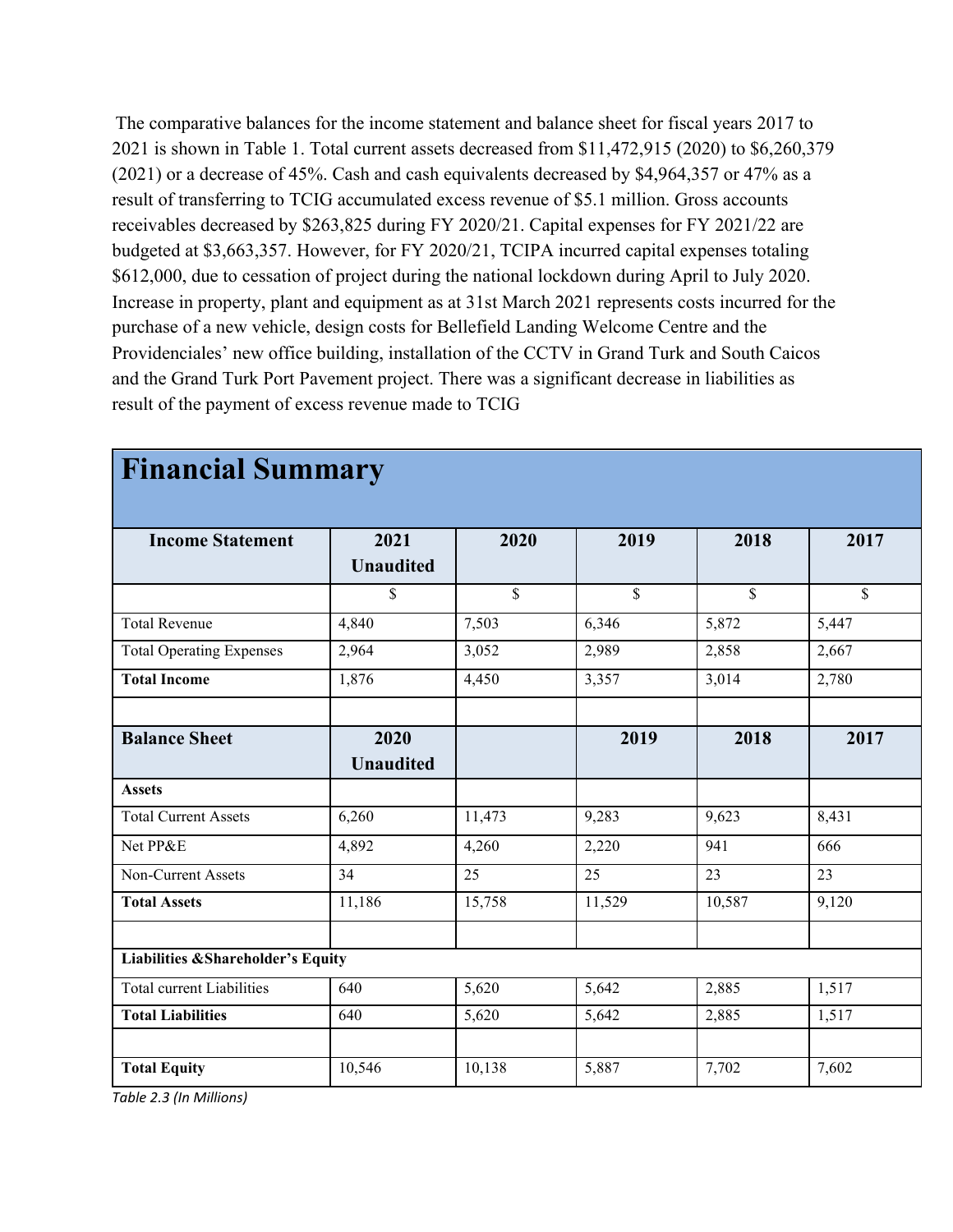#### **Liquidity and Capital Resources**

The TCIPA's primary source of operating liquidity is cash flows generated from operations. In June 2018, TCIPA obtained a one year \$1,202,700 fixed term deposit from Scotia Bank for its reserve fund. TCIPA's principal use of cash is to fund budgeted operating expenditures, capital expenditures and excess revenue transfers to TCIG. Despite the economic downfall due to the pandemic, the resumption of construction activity and increased imports for the tourism sector whilst monitoring and containing expenditure has enabled TCIPA to exceed its net revenue target. At the present time, TCIPA does not have any long-term debt outstanding. With a favorable cash balance and ability to generate revenue from operations as the economy rebounds, TCIPA has sufficient liquidity to meet its ongoing needs for the financial year.

## **Critical Accounting Estimates**

Management determines the estimated useful lives of the properties, plant and equipment, based on the period over which the assets are expected to be available for use. Depreciation is recorded monthly for each Property, Plant and Equipment category.

#### **Controls and Procedures**

The Government's management requirements for statutory bodies are outlined in an annual Sponsorship Letter which is issued by the respective Minister. The annual Sponsorship Letter requires statutory bodies to provide a Statement on Internal Control as part of their financial statements that explains the how the control environment has operated throughout the year and the Board's assurances from its governance arrangements. The TCIPA's Board of Directors recognizes the importance of sound internal controls and risk management practices to good corporate governance. Accordingly, the Board of Directors can provide reasonable assurance against misstatement of management and financial information and records. The management of the TCIPA is responsible for the establishment and maintenance of its system of internal control in order to identify and manage risks. To this end, the management has established an organizational structure which clearly defines lines of accountability and delegated authority.

## **Changes in Internal Control over Financial Reporting**

There have been no material changes in internal control over the financial reporting period to which this report relates that have materially affected, or are reasonably likely to materially affect, our internal control over financial reporting.